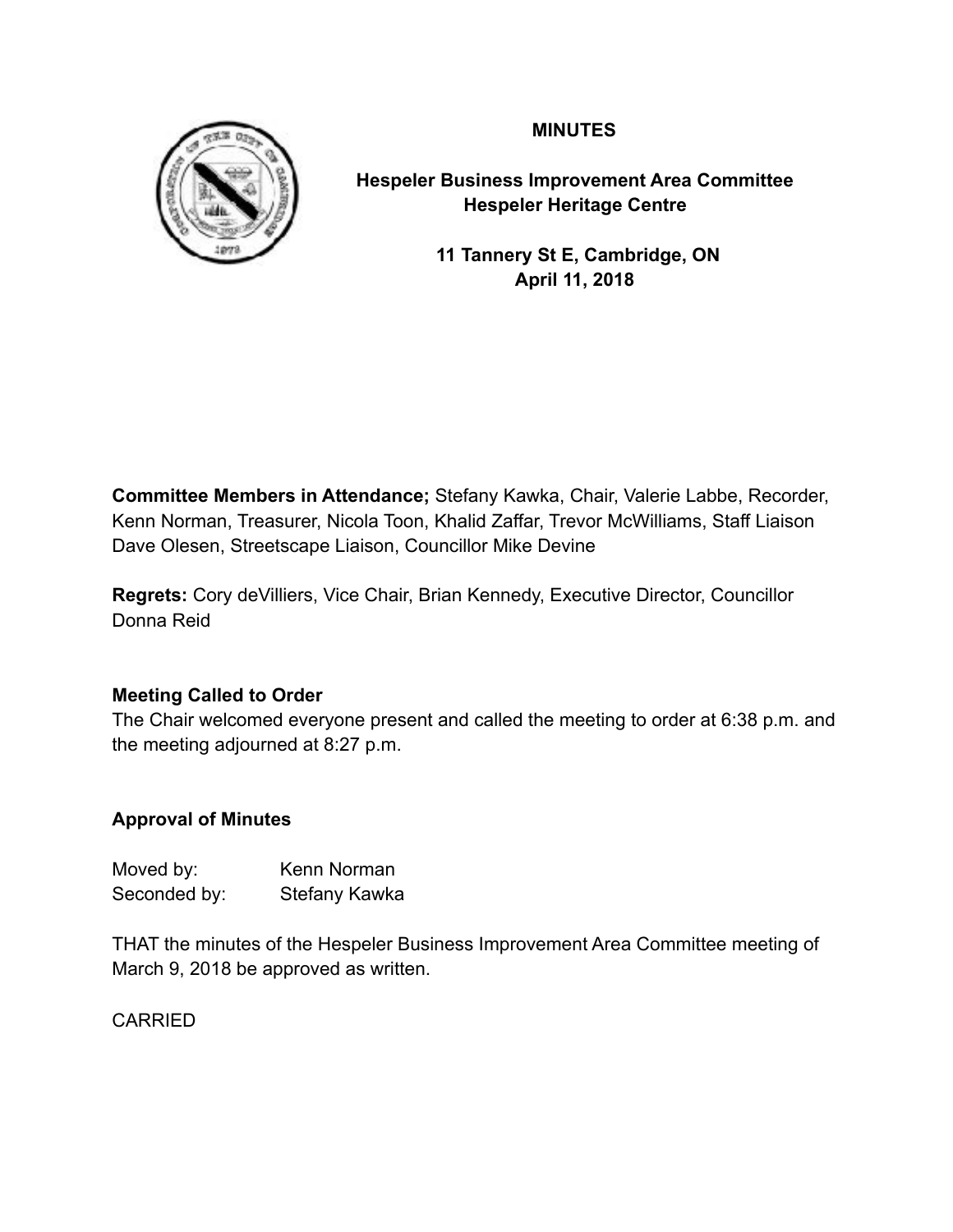## **Sponsorship Request**

First introduced by Devon Hogue through the City in October, Mr. Chris Alexander is a local photographer and filmmaker who has embarked on filming a web series with a Tricities focus. Since the initial introduction Chris has shot the first episode in Hespeler Village at The Aging Oak and is set to shoot another two episodes at Hespeler Village restaurants.

He provided his application/cost breakdown and requested \$170 to cover the equipment rental costs for all three episodes filmed in our core area. This was voted on and approved through email in mid-March outside of the BIA meeting.

## **Budget and Accounting Updates**

Kenn provided an update that signing authority is now completed at the bank with both Brian and Cory approved with signing authority. Last year's books are going to the auditor next week. Review of property levies done with Fern at the City and now understand that the commercial portion of the new HIP Apartment building will qualify for levies next year. Associate Membership has increased and is now \$75 annually. Motion to approve the revised budget.

| Moved by:    | Valerie Labbe |
|--------------|---------------|
| Seconded by: | Nicola Toon   |

THAT the revised 2018 budget be approved as written

CARRIED.

#### **City Update**

Trevor provided an update that everything is on schedule for the Adam Street construction. Energy+ to begin hydro relocations in April. Early to mid-June proposed schedule for new Hespeler sign installation. Trevor will reach out to Jeff Nyenhuis to contact the sign company and provide an update on sign installation dates. All Adam Street reconstruction should be complete by end of October. The Franklin Street bridge reconstruction is also scheduled to occur during this same time period. Construction updates to be shared in the next BIA newsletter and on the BIA Facebook page with a reminder to businesses to make sure their clients are aware of construction dates so they can plan alternate routes. Dave and Trevor will consult with the City landscape architect on design for landscaping around the sign and possibility of moving sign and landscaping back a bit if possible to allow for more sidewalk room at that corner.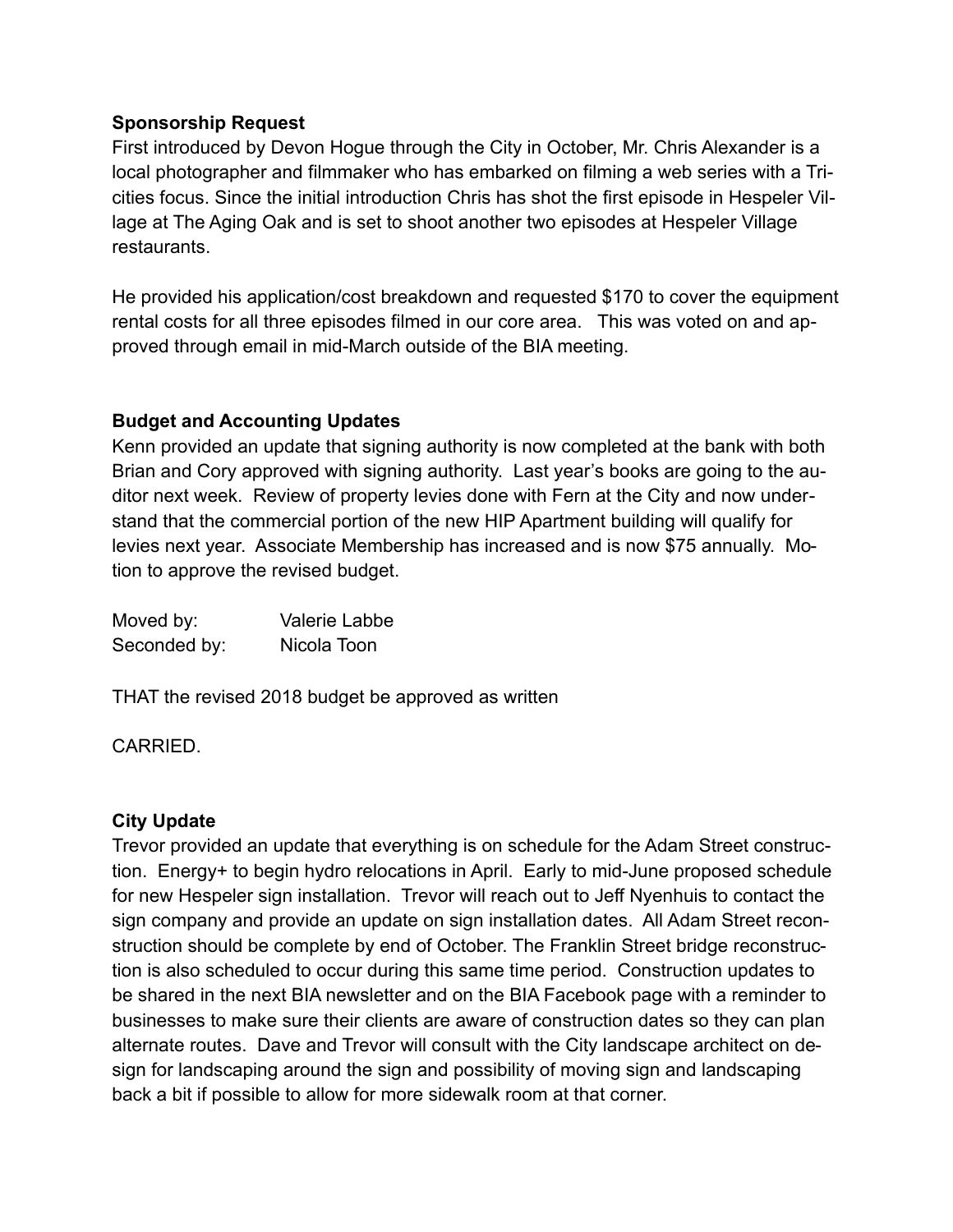## **City of Cambridge CAT and C-CAP**

There will be a BIA summit on Tuesday May 22nd in the Bowman Room for all three core area BIA's. This will provide a chance to introduce the Manager and Supervisor of the Community Ambassador Team (CAT) and ask any questions on the program. Cambridge Core Area Patrol (C-CAP) will be included in this summit. The City will provide the information card with the phone # to call for any maintenance issues. Business owners should be reminded to call for any issues and each call will be logged.

## **St. Patrick's Day Review**

Stefany reviewed the Facebook analytics provided by Brian. The \$300 investment resulted in 777 engagements and reached 14726 people. Restaurants were very happy with results and want to work together again in the future to boost events. Brian will provide a summary including the stats and feedback will be provided to all businesses downtown shortly.

#### **BIA Rebrand Launch**

Our rebranding is now completed and launched. Our Facebook page has a 4.7 star rating right now. Also 3300 people have been reached since rebranding and comments and activity are increasing on the Facebook page. Our new Website has had 286 visitors and 713 page visits. Instagram and Twitter accounts are also now set up with the new Hespeler Village BIA address.

#### **Millpond Falls Lighting**

Lighting set to arrive this week. Tree trimming scheduled to be completed prior to light installation. Brian and Justin will attend training for the programming of the lights which can then also be provided to other BIA board members. Troy Electric will be there to support as well. On track for Installation to be complete by the end of April.

## **BIA Social**

Confirmed for June 6th 730-930pm at Ernie's. Tentative plan to head out at the end of the social to see the falls lighting. Other themes or areas of discussion at that meeting could include introducing the CAT team and providing an overview on how it will operate with card with phone number to call provided. Previously discussed having an open forum at the BIA Social to promote the Farmer's Market and allow businesses to share what ideas they have to promote their business during the Friday market.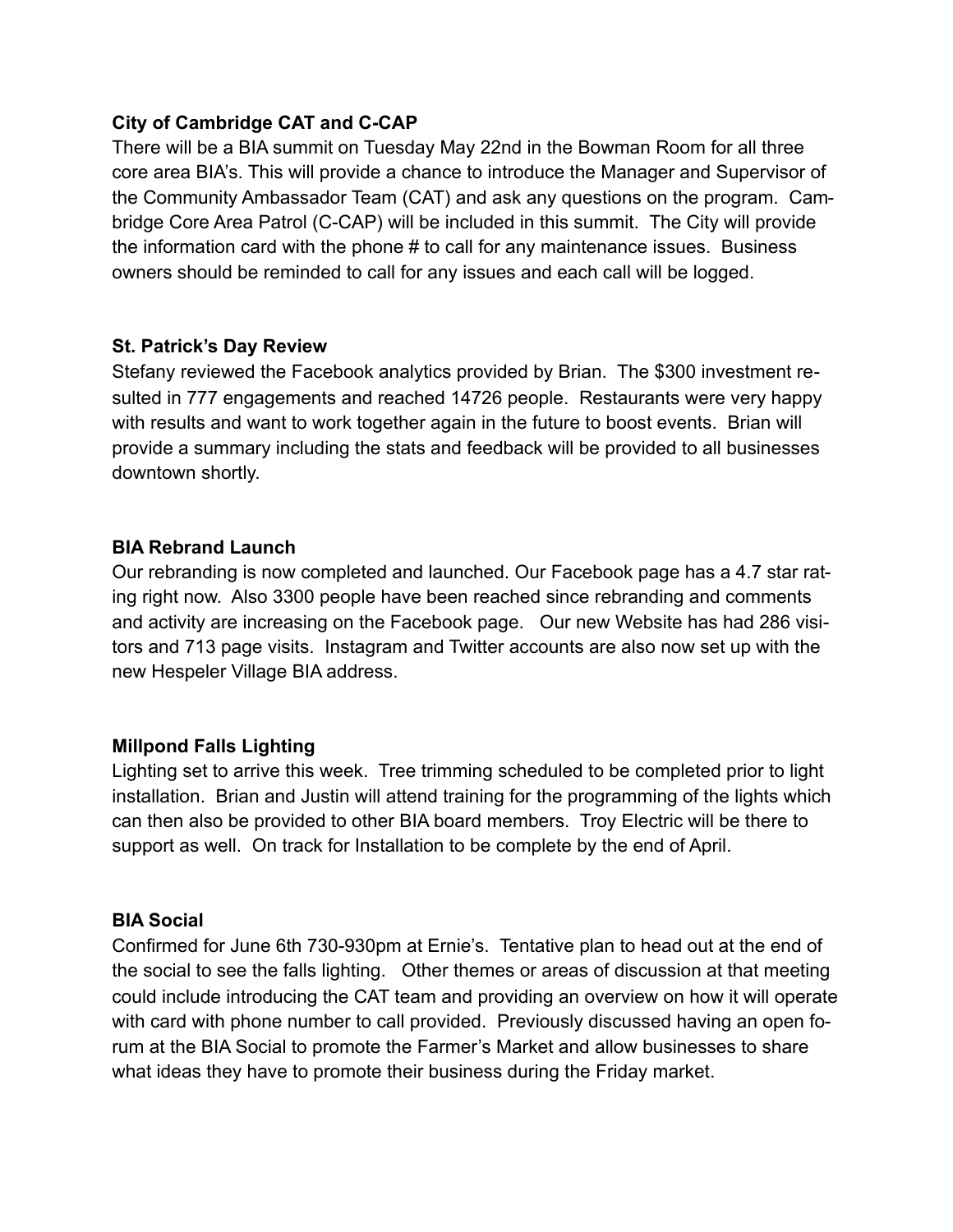#### **Flower Baskets**

We have 40 flower pots ordered for installation. Dave has an outline of where planters should be installed. Councillor Devine suggested that the City plant yellow pansies if possible to add to Cancer Society painting the downtown yellow campaign. Discussion about getting an additional planter on Queen West. There are currently 5 planters but all grouped together. Feedback at last BIA social with request to spread them out further along Queen West. Plan to order an additional planter through the City (budget permitting) and to spread out planters further down Queen West with two groupings of three. Nicola will reach out to Trevor to coordinate.

## **Banner Updates**

We still have Hespeler Banners with our village logo and the Fashion History Museum as well as the artist banners that were previously used. Dave has provided a total inventory of the banners to Brian and will contact Can-Lite to install the street banners and the Market banner at same time. There are 7 beehives that need to be installed that were removed when the snowflakes were installed.

## **Food Truck Presentation**

Jennifer Pataki, Gord Whitney and Mike Hamilton joined as guests to discuss the possibility of having a food truck as part of the Farmer's Market. Current suggestion is to operate 1 - 2 trucks/once a month as a trial this summer at the Market. Mike operates a food truck that serves gourmet wraps and would like to participate. As a next step it was agreed that we need more details around type of food offered and location at the Friday Market so this can be shared with BIA membership possibly as a survey for any feedback or suggestions. The Library would not be an option as the parking space is needed.

Another option discussed was to have a Food Truck Day at various locations throughout Hespeler but most Food Truck businesses are already booked weekends throughout the summer. There is a group starting to run Truckin' Tuesdays at St. Luke's on Franklin Street starting in May. The Farmer's Market starts up this year on June 8th.